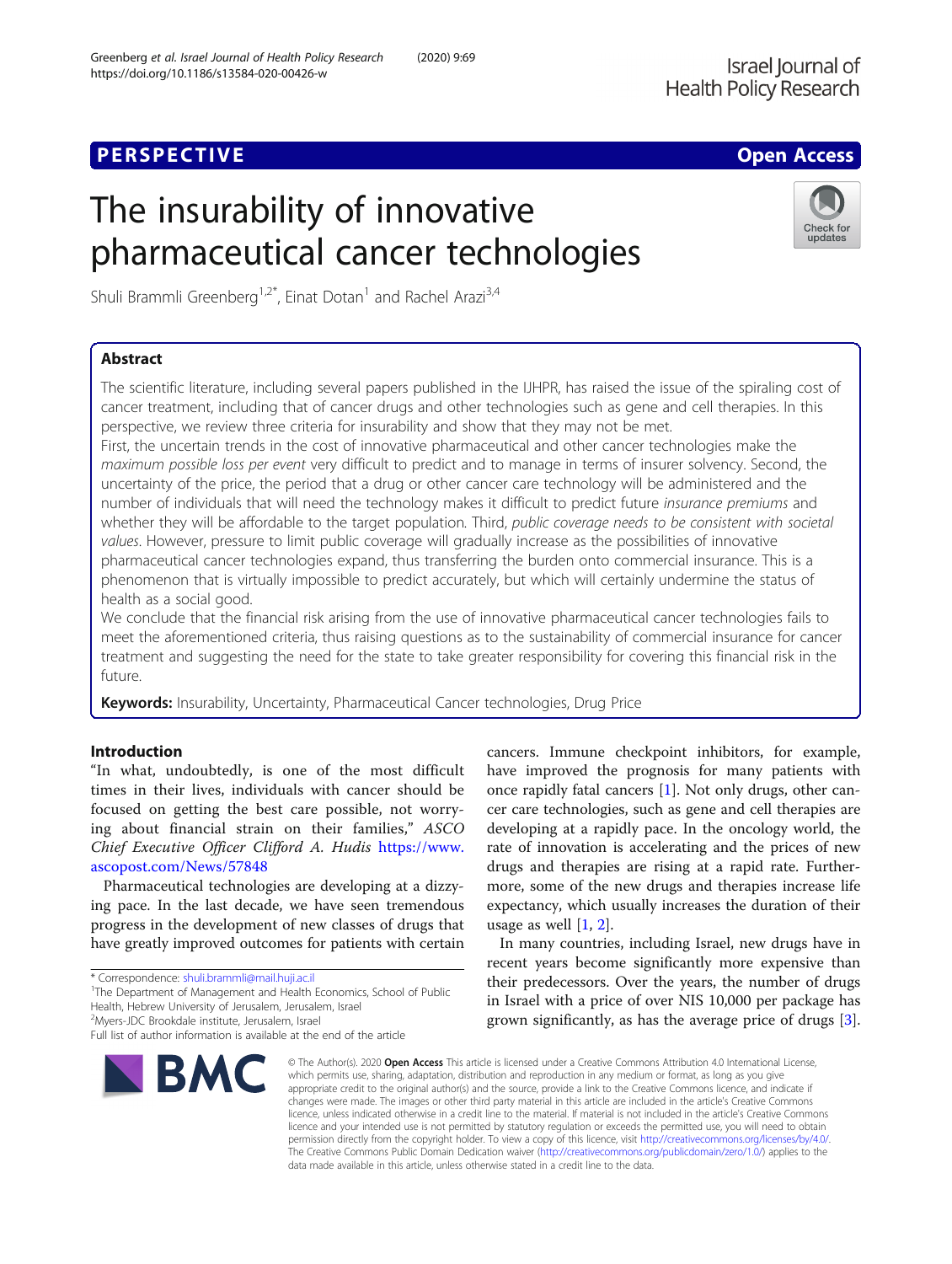Lomnicky et al. [[4\]](#page-5-0) compared the trends in drug expenditure by the Maccabi Health Services over a 16-year period and found that while cancer drugs accounted for only 6.8% of its total drug expenditure in 1998, their proportion rose steadily over time to 30.2% in 2014, making them Maccabi's largest single drug class expenditure. They explain this increase as being due to the increasing number of approvals for high-priced biological and targeted cancer therapies (such as monoclonal antibodies and modern tyrosine kinase inhibitors). They argue that this trend is likely to continue following the inclusion of costly checkpoint inhibitors in the Israeli National Health Insurance services basket.

In their comment on Lomnicky et al. [[4\]](#page-5-0), Goldstein et al. [[5\]](#page-5-0) discuss some of the problems and future challenges that will arise from the growing costs of cancer care and in particular cancer drugs. The researchers conclude that with the arrival of new therapies, the future of cancer care is promising, but that it will challenge the ability to pay for treatment.

In this perspective, we claim that the financial risk attached to the use of innovative pharmaceutical cancer technologies fails to meet at least three of the insurable risk criteria, thus raising the question of what commercial pharmaceutical insurance actually covers.

## The role of insurance

According to the economics of insurance theory, the welfare benefit of insurance is that it protects against the potential financial losses from a risky event/investment. Adam Smith writes as follows on insurance: "The trade of insurance gives great security to the fortunes of private people, and by dividing among a great many that loss which would ruin an individual, makes it fall light and easy upon the whole society" [\[6\]](#page-5-0).

The fundamental purpose of health insurance is to reduce the financial risk associated with healthcare spending, where risk is interpreted as a measure of the variation of healthcare costs faced by an individual or household. The role of health insurance is to protect against a catastrophic financial loss due to an illness or a health situation that creates the need for healthcare treatments and pharmaceuticals that may be tremendously costly [[7](#page-5-0)–[9](#page-5-0)]. The primary argument in favor of health insurance is that, when it fulfils its purpose, it improves the healthcare system's functioning and consumer welfare. Insurance mediates between consumers and healthcare providers in the health services market. In the event of serious illness, the insured faces both the uncertainty of the disease and the costs of its treatment. The insured turns to the insurer to provide financial assistance and to help finance the most appropriate treatment  $[10]$  $[10]$ . This is all the more so in the case of cancer and oncology patients [[11,](#page-5-0) [12\]](#page-5-0). The insurer, on the other

hand, will offer a policy that takes into account the probability of an event occurring and the cost of the claim.

#### The multilayer health insurance structure

A multilayer health insurance system is common in the OECD countries. The first layer of such structures is usually universal health coverage provided by means of various mandatory insurance schemes offered by regulated health plans or by private insurers. This layer provides basic health insurance, which usually covers essential health services, technologies and drugs. The Voluntary Health Insurance (VHI) layers are usually regulated separately from the compulsory basic insurance layer and their coverage often extends, supplements or complements the basic health insurance coverage (see Fig. 1) [\[13](#page-5-0)].

Even though the VHI market varies from country to country and the type of policies varies from insurer to insurer within the same country, the basic principles, which are derived from insurance theory, remain the same. VHI policies frequently play a supplementary role, by offering the same services included in the basic insurance scheme but with improved terms, such as providing faster access to care, greater choice of provider, improved amenities and reimbursement of co-payments and extending the services included in the basic insurance, such as additional physiotherapy or psychotherapy sessions. Another important role is to complement the basic insurance services by providing excluded benefits, such as innovative pharmaceutical cancer technologies. The importance of VHI lies in the welfare benefit it provides by increasing the scope of protection against the potential financial losses from a risky event/investment and reducing the financial risk associated with healthcare.

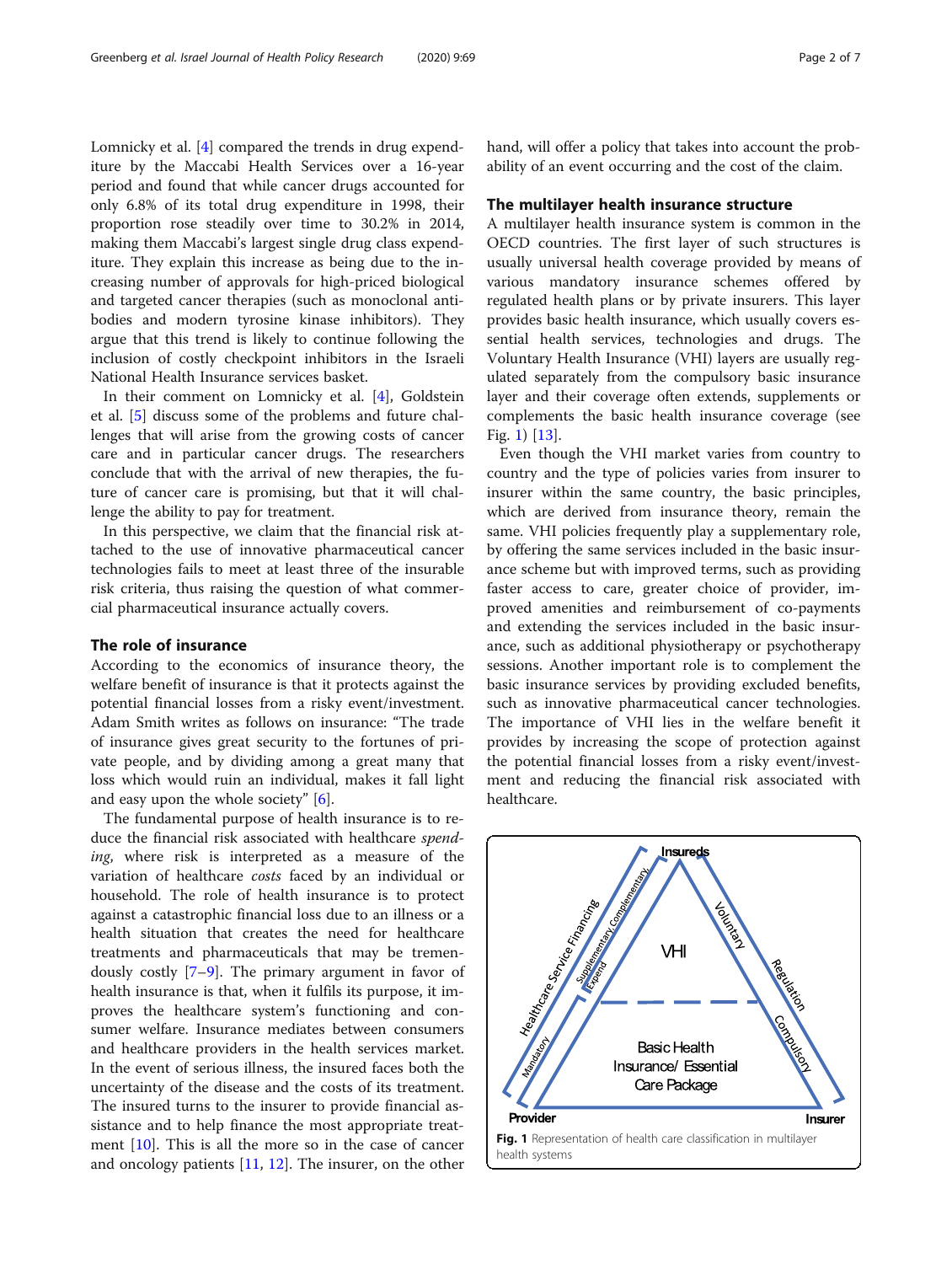A comparison of Switzerland to the Netherlands is a good example of how multilayer health insurance systems can differ but still be based on the same principles. In both countries, there is basic compulsory health insurance that provides a relatively broad package of health services. The obligation of basic insurance is determined by law and is accompanied by the option for individuals to add additional layers of VHI. The Netherlands have instituted a multilayer health insurance scheme by means of a statutory health insurance system with basic coverage provided by universally mandated private insurance providers. The providers of the basic insurance are allowed to offer supplementary VHI coverage through a separate and well-regulated channel. The Netherlands has one of the highest levels of VHI coverage in the OECD countries with 84% of the total population opting for VHI. Switzerland has a decentralized (state-canton) health insurance scheme which includes mandatory health insurance provided by private insurers, who can also provide supplementary coverage. The Swiss VHI market share is around 29% of the population [[13](#page-5-0)–[15\]](#page-5-0).

The Israeli health system is characterized by a threelayer health insurance scheme based on a national health insurance scheme managed by four health plans. In addition to the provision of the basic health package services, they are allowed to offer supplementary coverage; however, it cannot include lifesaving or life-prolonging treatments and therefore the health plans cannot satisfy the need we are discussing in this perspective. A third insurance layer is offered by commercial insurance companies and includes a variety of insurance options tailored to individual needs and a variety of different services, including pharmaceuticals. The VHI market share in Israel is relatively high, with 84% coverage among the population [\[16](#page-5-0)].

In order to complement the basic insurance coverage, VHI policies sometimes cover technologies that are excluded from the basic national healthcare packages. These policies usually insure against the risk of catastrophic financial loss due to the need for expensive innovative pharmaceutical technologies, which leads us to the concern regarding their insurability.

## The insurability of innovative pharmaceutical cancer technologies

In this section, we discuss concerns regarding the ability of VHI policies to cover the cost of innovative pharmaceutical cancer drugs and other cancer care technologies not included in the basic health package. The discussion leads us to conclude that an intervention by regulators will be necessary in countries with multilayer health insurance systems.

The question of whether losses are insurable by the VHI offered by commercial companies is one that can be answered. Since the work of Berliner [[17\]](#page-5-0), this question is often part of the analysis of insurance markets [[18](#page-5-0)–[21](#page-5-0)]. The concepts of insurability are uniformly applicable to any line of insurance and to both group and individual underwriting. He identified nine criteria, not all independent of one another, which define insurability. The criteria are categorized into three broad groups that classify risks in terms of actuarial, market, and societal conditions [[17](#page-5-0)–[21](#page-5-0)].

The actuarial criteria require that loss exposures be independent and that loss probabilities can be reliably estimated (randomness of loss occurrence); that the maximum possible loss per event be manageable in terms of insurer solvency<sup>1</sup>; that the average loss per event be moderate; that loss exposure be sufficiently large; and that the potential problems resulting from information asymmetry (i.e., moral hazard and adverse selection) not be excessive. The market criteria are satisfied if the insurance premium is adequate to provide cost recovery and is affordable for the target population and if the policy's cover limits are acceptable. The societal criteria require that coverage be in accordance with *public policy* and societal values and with the legal restrictions governing coverage. (For a full list of the insurability criteria, see Additional file [1.](#page-5-0))

In this perspective, we examine whether the coverage of innovative pharmaceutical cancer technologies is insurable according to three of the criteria (one from each of the three groups).

## Maximum possible loss per event must be manageable in terms of insurer solvency

The maximum possible loss is simply the maximum loss that can occur as the result of a risky event/investment. In the case of a building, and disregarding indirect losses, it is the replacement cost of that building. The situation is far more complex for innovative pharmaceutical cancer technologies whose cost is escalating and hard to predict.

In the US, it was found that the average launch price of a cancer drug, adjusted for inflation, increased by 10% annually—or an average of \$8500 per year—from 1995 to 2013 [\[22](#page-5-0)]. It might be argued that this is the result of strong financial incentives for physicians and hospitals

<sup>&</sup>lt;sup>1</sup>The key components in assessing the financial stability of an insurer are its solvency, capital adequacy and liquidity. Solvency is a measure of whether an insurer can cover its liabilities. It is important to note here that solvency issues are more likely to arise in relation to unexpected aspects of claims. In principle, the "expected" aspects of claims are manageable if they can be accounted for in the pricing of the policy's premium. (Insurer Solvency Standard, [https://pdfs.](https://pdfs.semanticscholar.org/283e/f13455b36f62ffedec3a8f680a07338f22a3.pdf) [semanticscholar.org/283e/f13455b36f62ffedec3a8f680a07338f22a3.pdf](https://pdfs.semanticscholar.org/283e/f13455b36f62ffedec3a8f680a07338f22a3.pdf))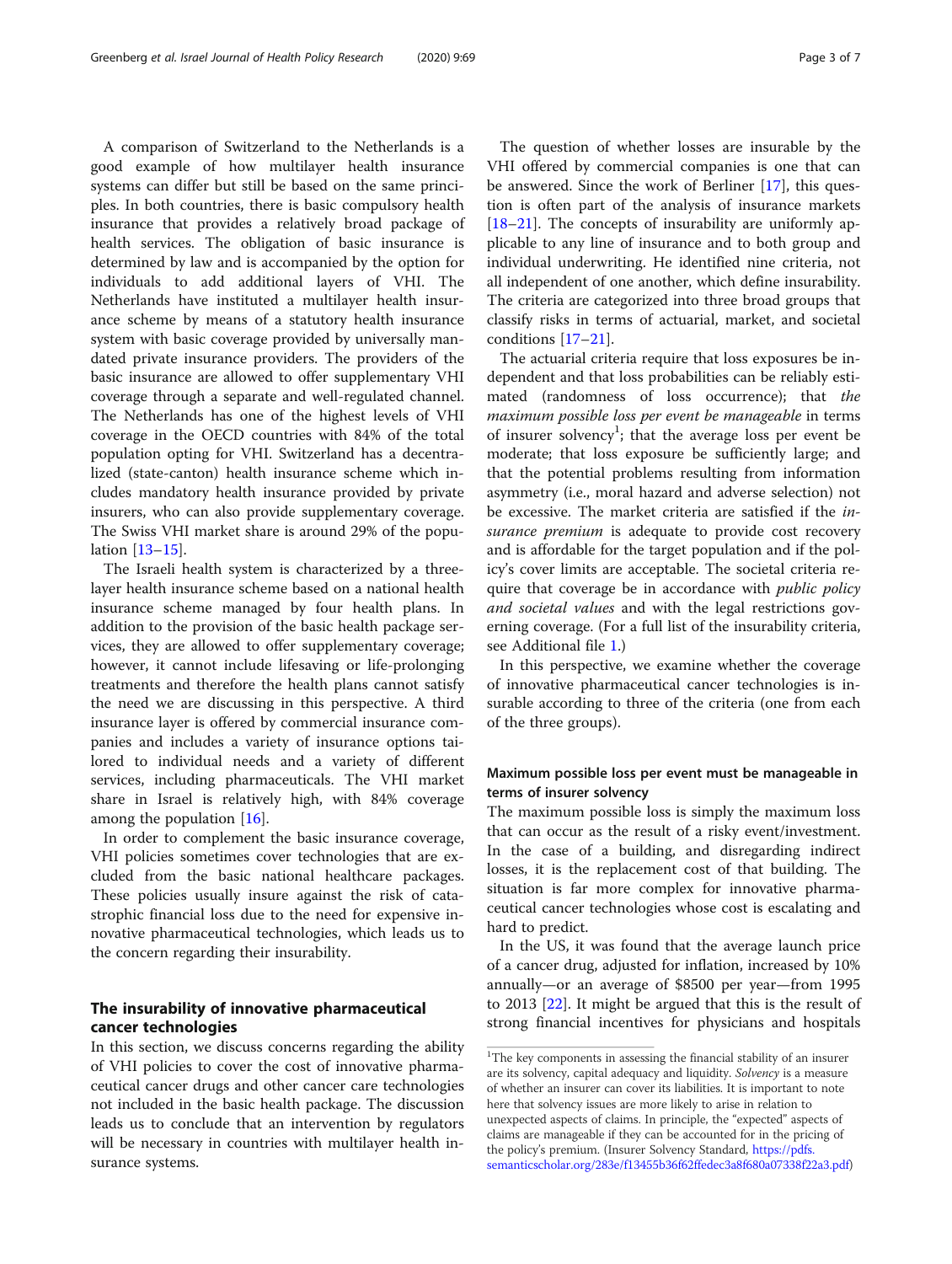to use novel products, as well as the lack of therapeutic substitutes, which allows pharmaceutical manufacturers to set the prices of new products at or slightly above the prices of existing therapies, giving rise to an upward trend in launch prices [\[18\]](#page-5-0). Moreover, it is well known that the FDA approves technologies almost always based on safety and efficacy, with little consideration given to cost. Medicare must then, by law, provide any technologies that has FDA approval, thus weakening the ability to negotiate with pharmaceutical companies in order to lower costs. Furthermore, Lomnicky et al. [[4\]](#page-5-0) found that even when a health plan is widely implementing cost containment methods its expenditure on cancer care technologies rises significantly over time.

Goldstein et al. [[5\]](#page-5-0) point to future innovations that will increase the financial risk of becoming a cancer patient. One such area of innovation is targeted therapy and immunotherapy for precision oncology treatments. In targeted therapy, drugs directly attack the cancer by altering the expression of critical cancer genes identified using cancer genome profiling [\[23\]](#page-5-0). These targeted therapies hold great promise and it is expected that in the future they will be in common use in all types of cancer treatment. However, their cost is still unclear. Another example is related to biologic therapies. After patent expiry, we have traditionally seen major reductions in drug prices following the introduction of generic brands. This has been a fundamental assumption of healthcare payers in their budget calculations. However, many of the new cancer drugs are biologic agents, for which only biologically similar agents (and not generic brands) are possible and therefore the extent of competition and price reduction following patent expiration is uncertain [[5\]](#page-5-0).

In short, cancer care therapies in general, and cancer drugs in particular, have undergone dramatic change over the past decade. The complex biologic products being developed require a long and complex R&D process. These high development costs will pose a major challenge to payers, particularly when combination therapies are introduced. Together with the increase in public awareness of treatment options, this makes the maximum possible loss per event very hard to predict and to manage.

## Uncertainty in the level of insurance premiums

Insurability is becoming less feasible as the required premium increases. The market criteria require that the *in*surance premium be affordable to the target population, that it provide cost recovery and that the policy's cover limits be acceptable  $[18-21]$  $[18-21]$  $[18-21]$  $[18-21]$  $[18-21]$ . The pure premium is equal to the expected value of the annual loss and—as a buffer against insurer ruin—a contingency loading to provide for adverse fluctuation in claim results. The greater the uncertainty, the higher will be the required contingency loading [[20](#page-5-0)]. The need for innovative pharmaceutical cancer technologies involves at least three uncertainties: price, the period that the technology needs to be administered and the number of individuals that will need the technology. The first of these was discussed in the previous section.

The second relates to the fact that life expectancy of cancer patients is increasing over time. It has been found that patients who survive for 4 years following diagnosis are living longer, to the point that their life expectancy is approaching that of the general population. With increasing periods of survival since diagnosis, particularly for more lethal cancers, patients' life expectancy tends to increase during the first three to 5 years immediately after diagnosis [\[24](#page-5-0), [25\]](#page-5-0). In Israel, the National Cancer Registry reported that relative five-year survival<sup>2</sup> of invasive cancer has increased significantly, based on a comparison between those diagnosed during 1996–2000 and those diagnosed during 2007–2011. This was the case for both Jews and Arabs and for both genders, with improvement in survival ranging from 13 to 20% [[26\]](#page-5-0). The increase in life expectancy following diagnosis means that the length of time that expensive drugs are administered is also increasing. However, it is worth noting that this does not imply that a new pharmaceutical will by itself increase life expectancy; on the contrary, there is no clear-cut evidence regarding the contribution of these technologies to the increase in life expectancy [\[27](#page-5-0)], thus creating an additional source of uncertainty.

In parallel to the upward trend in cancer survival rates as a source of uncertainty, there is also variability in the incidence of invasive cancer, a third source of uncertainty. This is due to the fact that the observed cancer burden can be influenced by the diagnostic practice. Thus, new imaging techniques and other diagnostic methods can allow a cancer diagnosis to be made earlier in the disease course, they can detect nodal and metastatic involvement not recognized previously (thus, shifting the stage of cancer upstream), and they can even reveal some cancers that would otherwise not become evident clinically — a phenomenon now referred to as overdiagnosis. In the world of advanced medicine, there are several factors (such as the ability of the examinations to detect small irregularities and the threshold at which to label these as cancer) that can lead to rapid, iatrogenic swings in the reported incidence of cancer [[28\]](#page-6-0). Moreover, although cancer rates remain high in high-income countries, they are plateauing or decreasing for the most common cancers, due to the decline in

<sup>&</sup>lt;sup>2</sup>The five-year relative survival index is the ratio of the percentage of cancer patients who have survived for 5 years since diagnosis to the percentage of the general population alive after 5 years (adjusted for gender, age and population group).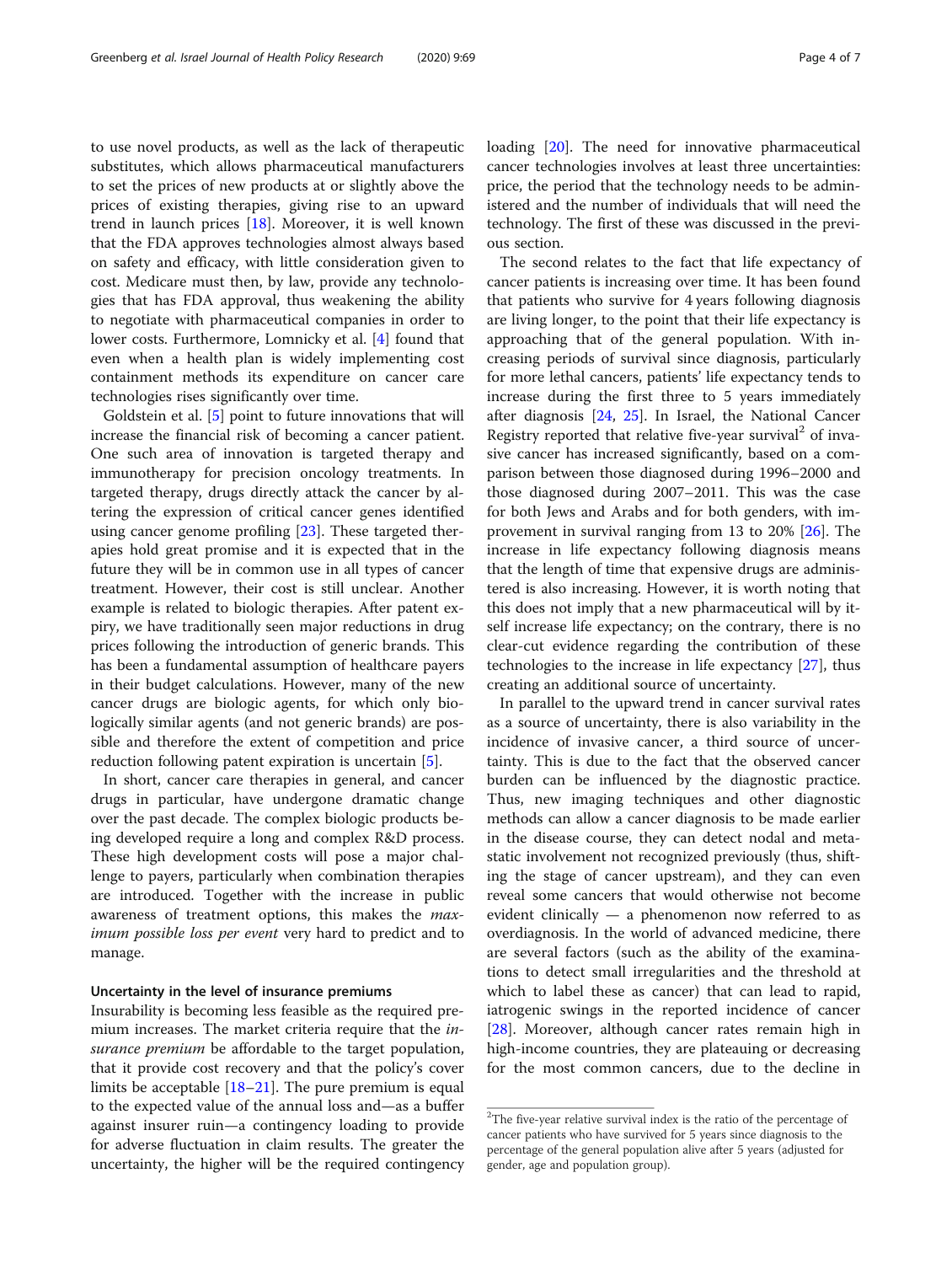known risk factors and the improvement in screening and early detection, as well as improved treatment. In contrast, rates in many of the low- and middle-income countries are increasing due to the growing incidence of smoking, obesity, and physical inactivity [[29,](#page-6-0) [30\]](#page-6-0).

#### Public policy and societal values

Meeting the public policy criterion requires that risk coverage be consistent with societal values. This means, for example, not insuring trivial risks and not providing any incentives for engaging in criminal acts [[21\]](#page-5-0).

The issue of whether the insurance coverage of innovative pharmaceutical cancer technologies accord with public policy is a complex one. On the one hand, health as a social good is a strong societal value in Israel, as it is in most countries, and therefore it is largely covered by public insurance through the basic healthcare package. In particular, public health insurance purports to protect against a catastrophic financial loss due to a serious illness such as cancer which creates the need for healthcare treatments and pharmaceuticals that may be tremendously costly. Therefore, society has created special mechanisms to publicly finance these costs  $[31]$  $[31]$ . Moreover, in Israel, as in in other countries such as Belgium, France and the Netherlands, the "solidarity" principle is paramount in health care financing. Equal access to health insurance is at the heart of the values held by the mutual insurers established in many countries [\[32](#page-6-0)]. On the other hand, since the new cancer treatments are liable to create a substantial financial burden on healthcare systems we are witnessing increasing pressure worldwide to prioritize anticancer technologies (by means of cost-utility analyses, value-based analyses or other methods) and to provide public coverage of only the high-priority ones, with the goal of limiting the burden on the public purse [\[33](#page-6-0)–[35\]](#page-6-0). Therefore, in view of the expected financial burden, the principle of solidarity may be abandoned to some extent if society feels that these treatments should not be fully covered by public or private insurance.

There is a public debate in Israel over whether to adopt an automatic mechanism for updating the National Health Insurance (NHI) basket of services. At the center of this debate is the national expenditure on pharmaceuticals and medical equipment which has grown from 11.6% of healthcare expenditure in 1999 to 19.5% in 2018 (an increase of about NIS 10 billion). Moreover, the cost of adding a new oncology therapy to the NHI basket rose from an average NIS 34,000 per patient per year in 2008 to NIS 253,000 in 2019 [\[36](#page-6-0)]. Whether or not there will be an automatic update of the NHI basket, Israel is struggling to maintain public insurance coverage for its citizens. Examples of this include

the risk-sharing mechanisms between the health plans and the pharmaceutical companies [\[36](#page-6-0)] and the health plans' Exception Committees [\[37](#page-6-0)].

## Summary and conclusion

Following Lomnicky et al. [\[4](#page-5-0)] and Goldstein et al. [\[5](#page-5-0)], who raise the issue of growing expenditure on cancer treatment, including the cost of cancer drugs and other cancer care therapies, we claim that the financial risk arising from the use of innovative pharmaceutical cancer technologies fails to meet some of the insurable risk criteria, thus raising questions as to the sustainability of commercial insurance for this coverage.

There are three criteria for sustainability that may not be met. First, the uncertain trends in the cost of innovative pharmaceutical cancer technologies make the *max*imum possible loss per event very difficult to predict and to manage. Second, the uncertainty of the price, the period that a cancer care technology will be administered and the number of individuals that will need it make it difficult to predict future insurance premiums. Finally, pressure to limit *public coverage* will gradually increase as the possibilities of innovative pharmaceutical cancer technologies expand, thus transferring the burden onto commercial insurance, a phenomenon that is virtually impossible to predict accurately.

In conclusion, the difficulty in meeting the aforementioned criteria in the future represents a challenge to the insurability of innovative pharmaceutical cancer technologies. This will likely force commercial insurers to hedge their risk in order to avoid losses and to financially protect themselves from potential maximum losses, something that is already occurring. How they are doing so and what risk is actually covered by their policies will be examined in a forthcoming paper by the authors. Nonetheless, the situation in itself will require policymakers not only to deal with the rising prices of cancer care therapies, but also with the limiting of people's private insurance alternatives. This will require out-of-the-box solutions, such as creating a mechanism similar to that employed in the case of private insurance of road accidents, which involved the creation of the Road Accident Fund ("Karnit" in Hebrew), a regulated fund whose role is to guarantee compensation for injury suffered in a car accident. The fund's activity is financed by the compulsory car insurance premium, which is collected and transferred to the fund by the insurance companies. Another option could be a national medication and other technologies insurance law that will impose a progressive tax to finance the cost of advanced drugs and innovative technologies included in the National Health Insurance basket.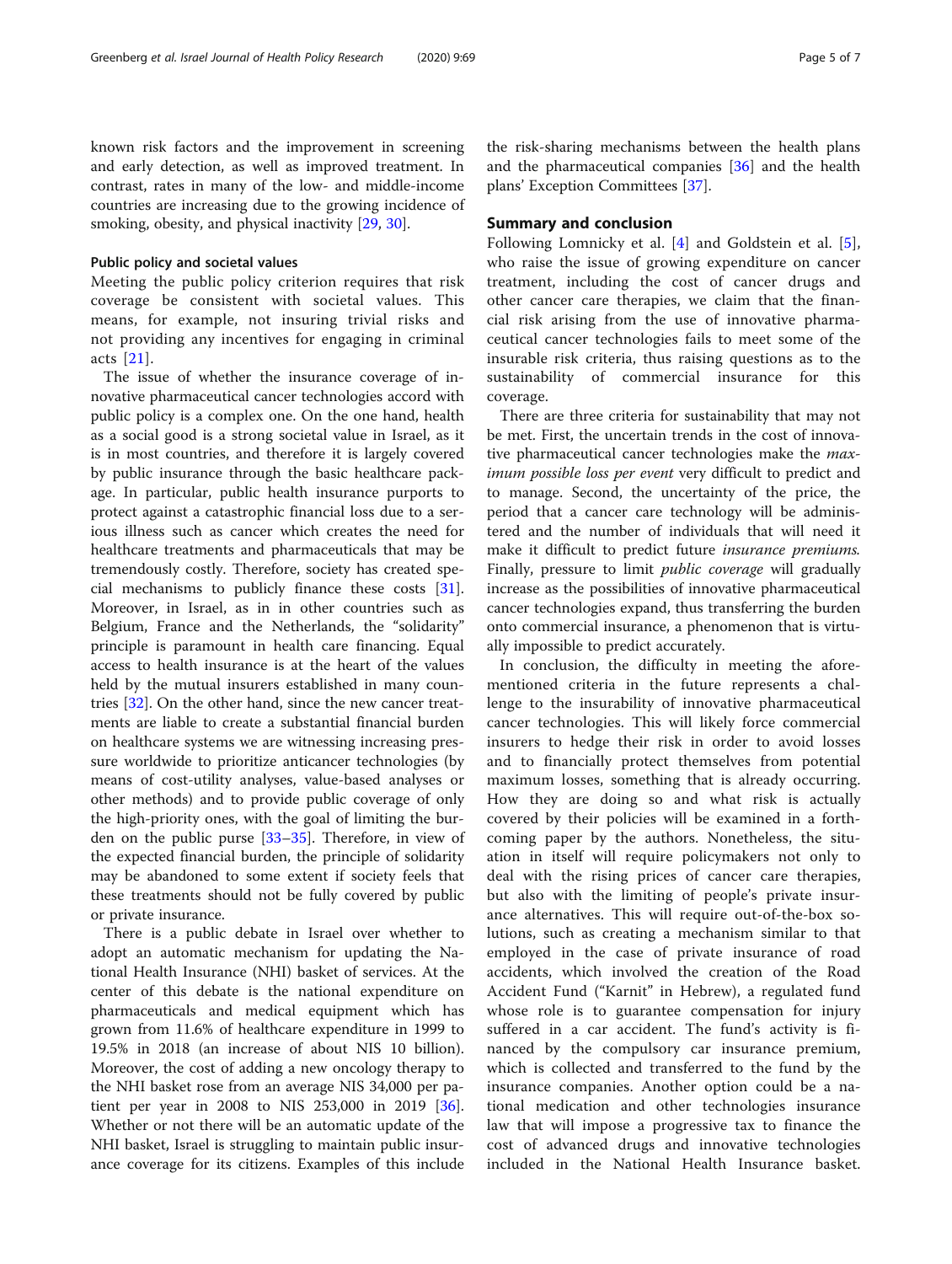<span id="page-5-0"></span>Another possibility is a mechanism for updating the basket only with technologies that meet some threshold ratio of cost-effectiveness to be determined by the state. Regardless of the solution, it appears that the state will have no choice but to take greater responsibility in the future for the coverage of financial risk arising from the use of innovative pharmaceutical cancer technologies.

## Supplementary Information

The online version contains supplementary material available at [https://doi.](https://doi.org/10.1186/s13584-020-00426-w) [org/10.1186/s13584-020-00426-w](https://doi.org/10.1186/s13584-020-00426-w).

Additional file 1. Insurability criteria and related requirements [13-17].

## Acknowledgements

The authors thank the participants of two seminars for their helpful comments: the first was held on November 18 for policy makers and chief economists from the Israeli healthcare system and the second was held on November 28 for masters students in Public Health and Health Administration at Haifa University. The authors also thank David Simmer for editorial assistance.

#### Authors' contributions

RA assisted in the conceptual formulation of the paper and the literature review and by way of comments on the manuscript. ED helped in the literature review and provided comments on the manuscript. SBG formulated the concept presented in the paper, reviewed the relevant literature and wrote the manuscript. All authors read and approved the final manuscript.

#### Funding

This study was funded with the help of the MSD Oncology Policy Grant Program.

The funding sources had no role in the study design, the collection, analysis, or interpretation of the data, the writing of the report, or the decision to submit the article for publication.

#### Availability of data and materials

Not applicable since no datasets were generated or analyzed during the current study.

Ethics approval and consent to participate

Not applicable.

#### Consent for publication

Not applicable.

#### Competing interests

The authors report no conflict of interest regarding the study and its publication. They do not work for or have any kind of working relationship (whether as consultants, employees or freelancers) with any pharmaceutical or insurance company.

#### Author details

<sup>1</sup>The Department of Management and Health Economics, School of Public Health, Hebrew University of Jerusalem, Jerusalem, Israel. <sup>2</sup>Myers-JDC Brookdale institute, Jerusalem, Israel. <sup>3</sup>School of Public Health, University of Haifa, Haifa, Israel. <sup>4</sup>The Department of Business Management, Ono Academic College, Kiryat Ono, Israel.

## Received: 19 January 2020 Accepted: 20 November 2020 Published online: 21 December 2020

#### References

1. American Society of Clinical Oncology. American Society of Clinical Oncology position statement on addressing the affordability of cancer drugs. J Oncol Pract. 2017;14(3):187–92 [https://www.asco.org/sites/new](https://www.asco.org/sites/new-www.asco.org/files/content-files/blog-release/documents/2017-ASCO-Position-Statement-Affordability-Cancer-Drugs.pdf?et_cid=39454952&et_rid=466246220&linkid=position+statement)[www.asco.org/files/content-files/blog-release/documents/2017-ASCO-](https://www.asco.org/sites/new-www.asco.org/files/content-files/blog-release/documents/2017-ASCO-Position-Statement-Affordability-Cancer-Drugs.pdf?et_cid=39454952&et_rid=466246220&linkid=position+statement)[Position-Statement-Affordability-Cancer-Drugs.pdf?et\\_cid=39454952&et\\_rid=](https://www.asco.org/sites/new-www.asco.org/files/content-files/blog-release/documents/2017-ASCO-Position-Statement-Affordability-Cancer-Drugs.pdf?et_cid=39454952&et_rid=466246220&linkid=position+statement) [466246220&linkid=position+statement](https://www.asco.org/sites/new-www.asco.org/files/content-files/blog-release/documents/2017-ASCO-Position-Statement-Affordability-Cancer-Drugs.pdf?et_cid=39454952&et_rid=466246220&linkid=position+statement). (Last Access 2nd Dec 2019).

- 2. CancerCare. (2016). CancerCare Patient Access and Engagement Report. [https://media.cancercare.org/accessengagementreport/FINAL-CancerCare-](https://media.cancercare.org/accessengagementreport/FINAL-CancerCare-CAPER-10May2016-hsp.pdf)[CAPER-10May2016-hsp.pdf.](https://media.cancercare.org/accessengagementreport/FINAL-CancerCare-CAPER-10May2016-hsp.pdf) (Last Access 2nd Dec 2019).
- 3. Ministry of Health., Department of Budgeting and Pricing (2016). The Report of the Committee for the Examination of the Prescription Drug Price Model. [https://www.health.gov.il/PublicationsFiles/Price\\_Control%20\\_Model\\_](https://www.health.gov.il/PublicationsFiles/Price_Control%20_Model_prescription_medicine.pdf) [prescription\\_medicine.pdf](https://www.health.gov.il/PublicationsFiles/Price_Control%20_Model_prescription_medicine.pdf).
- 4. Lomnicky Y, Kurnik D, Loebstein R, Katzir I, Vesterman-Landes J, Siegelmann-Danieli N. Trends in annual drug expenditure–a 16 year perspective of a public healthcare maintenance organization. Israel J Health Policy Res. 2016;5(1):37.
- 5. Goldstein DA, Stemmer SM, Gordon N. The cost and value of cancer drugs– are new innovations outpacing our ability to pay? Israel J Health Policy Res. 2016;5(1):40.
- 6. Borch KH, Sandmo A, Aase KK. Economics of insurance, vol. 29. Amsterdam: Elsevier; 2014.
- 7. Zweifel P, Eisen R. Insurance economics. Berlin: Springer Science & Business Media; 2012.
- 8. Cutler DM, Zeckhauser RJ. The anatomy of health insurance. In: Handbook of health economics, vol. 1. Amsterdam: Elsevier; 2000. p. 563–643.
- 9. McGuire TG. Demand for health insurance. In: Handbook of health economics, vol. 2. Amsterdam: Elsevier; 2012. p. 317–96.
- 10. Besanko D, Dranove D, Garthwaite C. Insurance and the high prices of pharmaceuticals. Cambridge; 2016. <https://doi.org/10.3386/w22353>.
- 11. Svynarenko R, Zhang Q, Kim H. The financial burden of Cancer: financial ratio analysis. J Fam Econ Issues. 2019;40(2):165–79. [https://doi.org/10.1007/](https://doi.org/10.1007/s10834-018-9587-2) [s10834-018-9587-2.](https://doi.org/10.1007/s10834-018-9587-2)
- 12. Keating NL. From the guest editor: the affordable care act and Cancer care. Cancer J (United States). 2017;23(3):149–50. [https://doi.org/10.1097/PPO.](https://doi.org/10.1097/PPO.0000000000000266) [0000000000000266](https://doi.org/10.1097/PPO.0000000000000266).
- 13. Thomson S, Sagan A, Mossialos E, editors. International experience with private health insurance: history, politics, performance. Cambridge: Cambridge University Press; 2019.
- 14. Acri Née Lybecker, K. M. L., & Barua, B. (2019). In Switzerland and the Netherlands Universal Insurance for Pharmaceuticals. [https://www.](https://www.fraserinstitute.org/studies/universal-insurance-for-pharmaceuticals-in-switzerland-and-the-netherlands) [fraserinstitute.org/studies/universal-insurance-for-pharmaceuticals-in](https://www.fraserinstitute.org/studies/universal-insurance-for-pharmaceuticals-in-switzerland-and-the-netherlands)[switzerland-and-the-netherlands.](https://www.fraserinstitute.org/studies/universal-insurance-for-pharmaceuticals-in-switzerland-and-the-netherlands)
- 15. OECD. OECD health at a glance 2019. In: OECD iLibrary: OECD Publishing; 2019. <https://doi.org/10.1787/4dd50c09-en>.
- 16. Brammli-Greenberg S, Waitzberg R. Integrating public and private insurance in the Israeli health system: an attempt to reconcile conflicting values. In: Thomson S, Sagan A, Mossialos E, editors. International experience with private health insurance: history, politics, performance. Cambridge: Cambridge University Press; 2020.
- 17. Berliner B. Limits of insurability of risks. Englewood Cliffs: Prentice-Hall; 1982.
- 18. Biener C, Eling M, Wirfs JH. Insurability of cyber risk. Methodology. 2018;9.
- 19. Biener C, Eling M, Wirfs JH. Insurability of cyber risk: an empirical analysis. The Geneva Papers Risk Insur Issues Pract. 2015;40(1):131–58.
- 20. Hammond JD, Shapiro AF. AIDS and the limits of insurability. Milbank Q. 1986;64:143–67.
- 21. Biener C, Eling M. Insurability in microinsurance markets: an analysis of problems and potential solutions. Geneva Papers Risk Insur Issues Pract. 2012;37(1):77–107.
- 22. Howard DH, Bach PB, Berndt ER, Conti RM. Pricing in the market for anticancer drugs. J Econ Perspect. 2015;29(1):139–62.
- 23. Mukherjee S. Genomics-guided immunotherapy for precision medicine in cancer. Cancer Biother Radiopharm. 2019;34(8):487–97.
- 24. Botta L, Dal Maso L, Guzzinati S, Panato C, Gatta G, Trama A, et al. Changes in life expectancy for cancer patients over time since diagnosis. J Adv Res. 2019;20:153–9.
- 25. Capocaccia R, Gatta G, Dal Maso L. Life expectancy of colon, breast, and testicular cancer patients: an analysis of US-SEER population-based data. Ann Oncol. 2015;26(6):1263–8.
- 26. Ministry of Health,. National Cancer Registry and National Center for Disease Control. (2019). Relative cancer survival in Israel. [https://www.health.gov.il/](https://www.health.gov.il/PublicationsFiles/ICR_29102019.pdf) [PublicationsFiles/ICR\\_29102019.pdf](https://www.health.gov.il/PublicationsFiles/ICR_29102019.pdf). (in Hebrew).
- 27. Davis C, Naci H, Gurpinar E, Poplavska E, Pinto A, Aggarwal A. Availability of evidence of benefits on overall survival and quality of life of cancer drugs